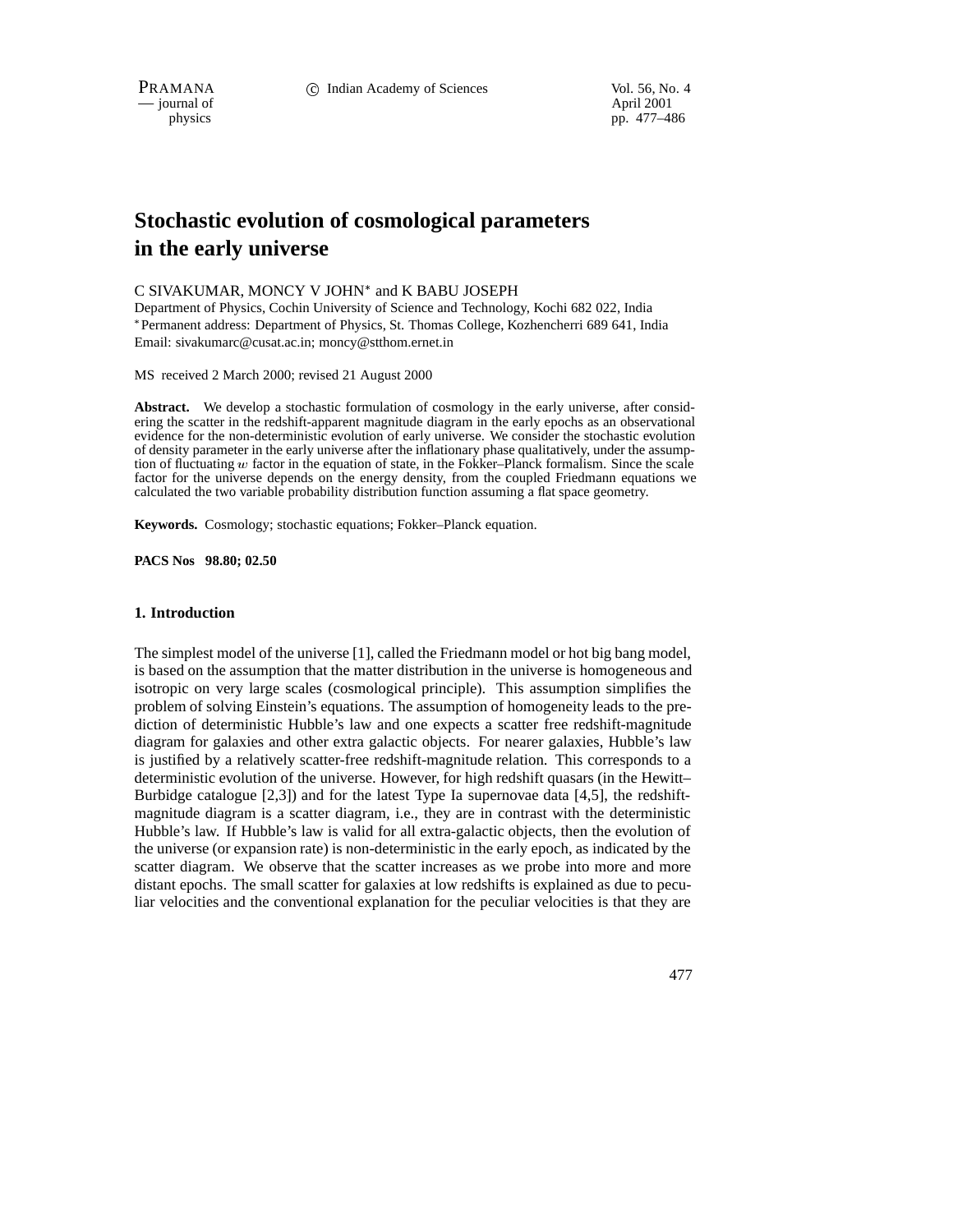### *C Sivakumar, Moncy V John and K Babu Joseph*

induced by the observed density perturbations. This may be adequate to account for the observed peculiar velocities of objects, in the range of 100–400 km/s. Thus this may lead to a very small scatter at low redshifts. But since the amplitude of density perturbations in the early universe was low, the large scatter at very high redshifts is difficult to explain and it is desirable to look for some alternative mechanism. Some authors speculate [3,6] that the quasars are not at their cosmological distances and have proposed some non-cosmological contributions to  $z$  as a possible explanation for the scatter in the quasar data. Since the distance measurements are extremely difficult for quasars, due to the difficulty in identifying standard candles, the scatter may be caused by the variation of intrinsic luminosities of quasars of same  $z$ . However, the data is more accurate for supernovae and the scatter in its redshift-magnitude diagram is not due to either peculiar velocities or variation of intrinsic luminosities. In [7], we proposed that a fluctuating equation of state or a fluctuating mean  $w$  factor in the equation of state led to a non-deterministic or stochastic Hubble parameter and argued that such a fluctuating expansion rate in the early universe might have led to a randomness in the recession velocities of objects, in addition to peculiar velocities and will produce a scatter in the redshift-magnitude diagram in those epochs. Here we develop a more general description of the stochastic dynamics of the early universe, and discuss the non-deterministic character of total density of the universe, as well as the scale factor for the universe. Such a stochastic approach is necessary, when the mean  $w$  factor in the equation of state of the cosmic fluid is a fluctuating quantity. In  $\S 3$  we discuss the stochastic character of the density parameter of the universe on the basis of Fokker–Planck formalism [31]. In  $\S 4$  we analyse the effect of such phenomena on the expansion factor for the universe and a two variable distribution function is derived.

## **2. Observational issues and assumptions**

In this section, we state the conditions under which a stochastic equation of state (or a fluctuating mean  $w$  factor) emerges. In standard cosmology, the cosmological fluid is in fact not unicomponent, instead matter and radiation (with equation of state  $p_m = 0$  and pr <sup>=</sup>  $\left(\frac{1}{3}\right)\rho_r$ , respectively) in disequilibrium coexist in many 'elementary subvolumes' of the universe [8]. Some recent measurements on the age of the universe, Hubble parameter, deceleration parameter, gravitational lensing etc., point to the need of extending the standard model by including some new energy density (missing energy) in the present universe, in addition to the usual relativistic/non-relativistic energy density. Recent observations using Type Ia supernovae [4,5] as standard candles seem to indicate that the universe may be accelerating, driven by a positive cosmological constant (or a vacuum energy density  $\rho_v$ ) with the equation of state  $p_v = -\rho_v$ . The case for a positive cosmological constant has been considered very often in the literature [11–23]. All these models favour a flat universe with  $\Omega = \Omega_m + \Omega_v + \cdots = 1$ , where  $\Omega$  is the ratio of energy density to critical density. Some authors [9,10] introduced quintessence or Q-component (for example, scalar fields rolling down a potential with negative pressure or cosmic strings etc.) with equation of state  $p_Q = w_Q \rho_Q$ ,  $-1 < w_Q \leq 0$ , in addition to matter density. Thus our universe may be approximated by a perfect fluid having many components, each with equation of state  $p_i = w_i \rho_i, -1 \le w_i \le +1$ ,  $i = 1, 2, \ldots$  If we denote the total energy density due to all such components as  $\rho$ , then

$$
\rho = \rho_m + \rho_r + \rho_v + \cdots,\tag{1}
$$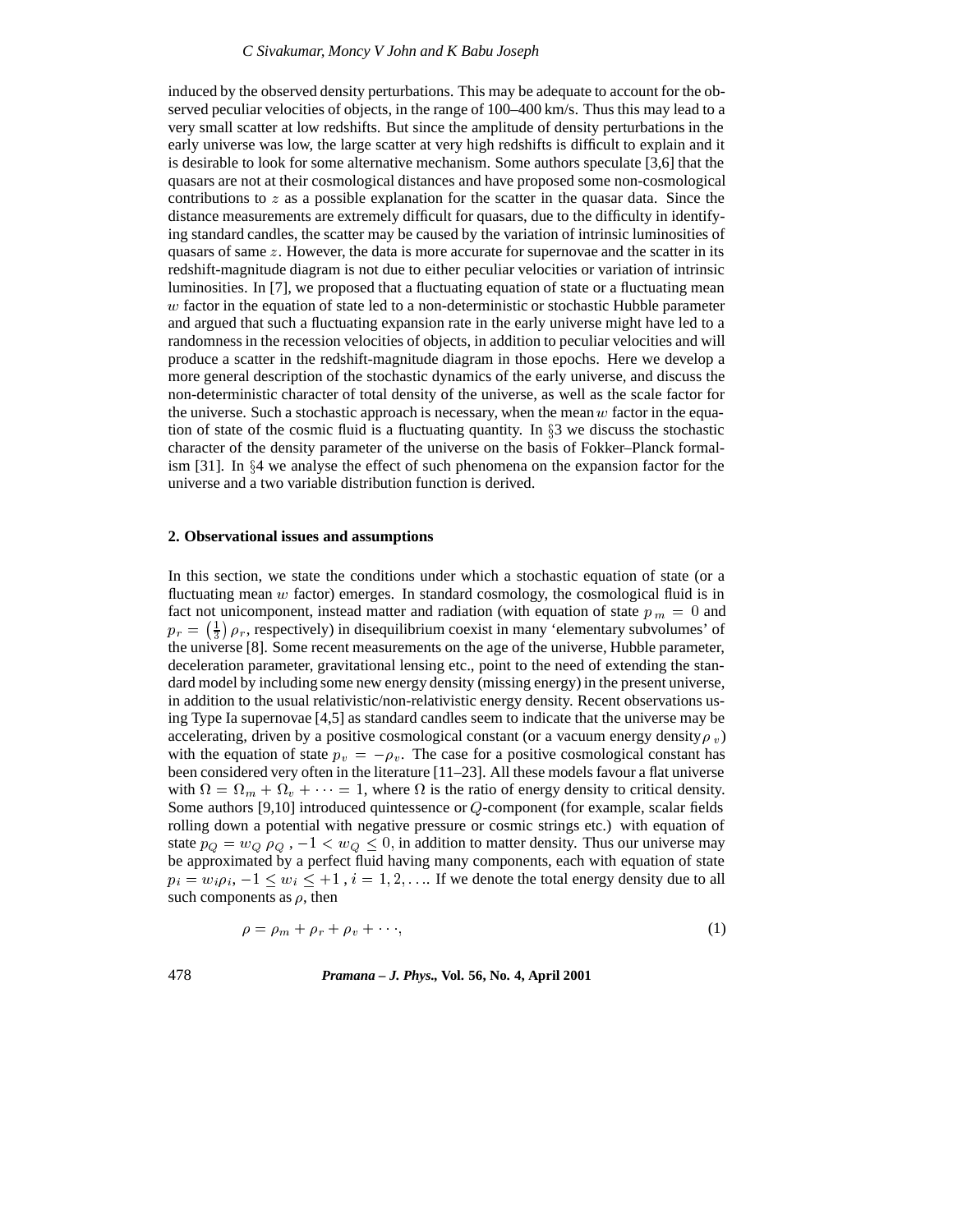where  $\rho_m$ ,  $\rho_r$ ,  $\rho_v$  etc. are the average densities of matter, radiation, vacuum energy etc. In general,  $\rho = \sum \rho_i$ , where  $\rho_i$ 's represent energy densities of various components. In a similar way the total pressure  $p$  can be written as

$$
p = p_m + p_r + p_v + \cdots \tag{2}
$$

From the energy-momentum conservation law (here it is assumed that only the total energy density is conserved), we have

$$
\dot{\rho} = -3\frac{\dot{a}}{a}(\rho + p) = -3\frac{\dot{a}}{a}\rho(1 + w),\tag{3}
$$

where  $p = \sum p_i$  is the total pressure, and the ratio  $w = p/\rho$  should lie between  $-1$  and +1. Splitting  $\rho$  and  $p$  into individual components, the above equation becomes

$$
\dot{\rho}_1 + \dot{\rho}_2 + \dot{\rho}_3 + \dots = -3\frac{\dot{a}}{a}[\rho_1(1+w_1) + \rho_2(1+w_2) + \rho_3(1+w_3) + \dots].
$$
\n(4)

From eqs (3) and (4), we get

$$
w(t) = -\frac{\left[\dot{\rho}_1 + \dot{\rho}_2 + \cdots\right]}{3(\dot{a}/a)\rho} - 1 = \frac{\left[\rho_1(1+w_1) + \rho_2(1+w_2) + \cdots\right]}{\rho} - 1.
$$
 (5)

Here we assumed that the total energy density  $\rho$  is conserved and not the parts corresponding to  $\rho_1, \rho_2, \ldots$  separately, and hence there can be creation of one component at the expense of other components and since  $\dot{a}/a$  and  $\rho$  are large in the earlier epochs, at least some of the  $\dot{\rho}_i$ 's will be significantly large in this period. Since recent observations indicate the existence of vacuum energy even in the present universe, one can expect that particle creation continued for a fairly long period in the early universe [24]. If we have a many component fluid, then the Einstein equations, along with the equations of state of individual components, are insufficient to determine the creation rates of each component. In [25], Weinberg discusses the consequences of the presence of a cosmological constant (vacuum energy) in the energy density. He discusses some phenomenological proposals made by some authors, of the energy transfer between vacuum and matter or vacuum and radiation, in such a way that either  $\rho_v/\rho_m$  or  $\rho_v/\rho_r$  remains constant, respectively. He also considers the possibility of creation of radiation from vacuum energy, keeping  $\rho_v/\rho_m$ fixed. However, in a general case as in eq. (5) above, one cannot expect any kind of creation in the universe to be a smooth process, since they can be sporadic events occurring in different locations and times, like those occurring in galactic nuclei. Here, as in the case of other stochastic processes like Brownian motion, a complete solution of the macroscopic system (universe) would consist in solving all the microscopic equations describing the creation processes, but such a rigorous derivation will be very complicated or even impossible. In this context, a stochastic approach is more reasonable, in which we consider the creation rates to be fluctuating, leading to fluctuations in the ratios  $\rho_i/\rho$ . As it is clear from eq.  $(5)$ , this in turn, will lead to a fluctuating w factor, which is the key assumption made in this paper. Such a fluctuating quantity modifies the dynamics of the early universe, where the evolution of the cosmological parameters, like the total energy density  $(\rho)$  and scale factor for the universe  $(a)$  becomes stochastic or non-deterministic. The fluctuations in the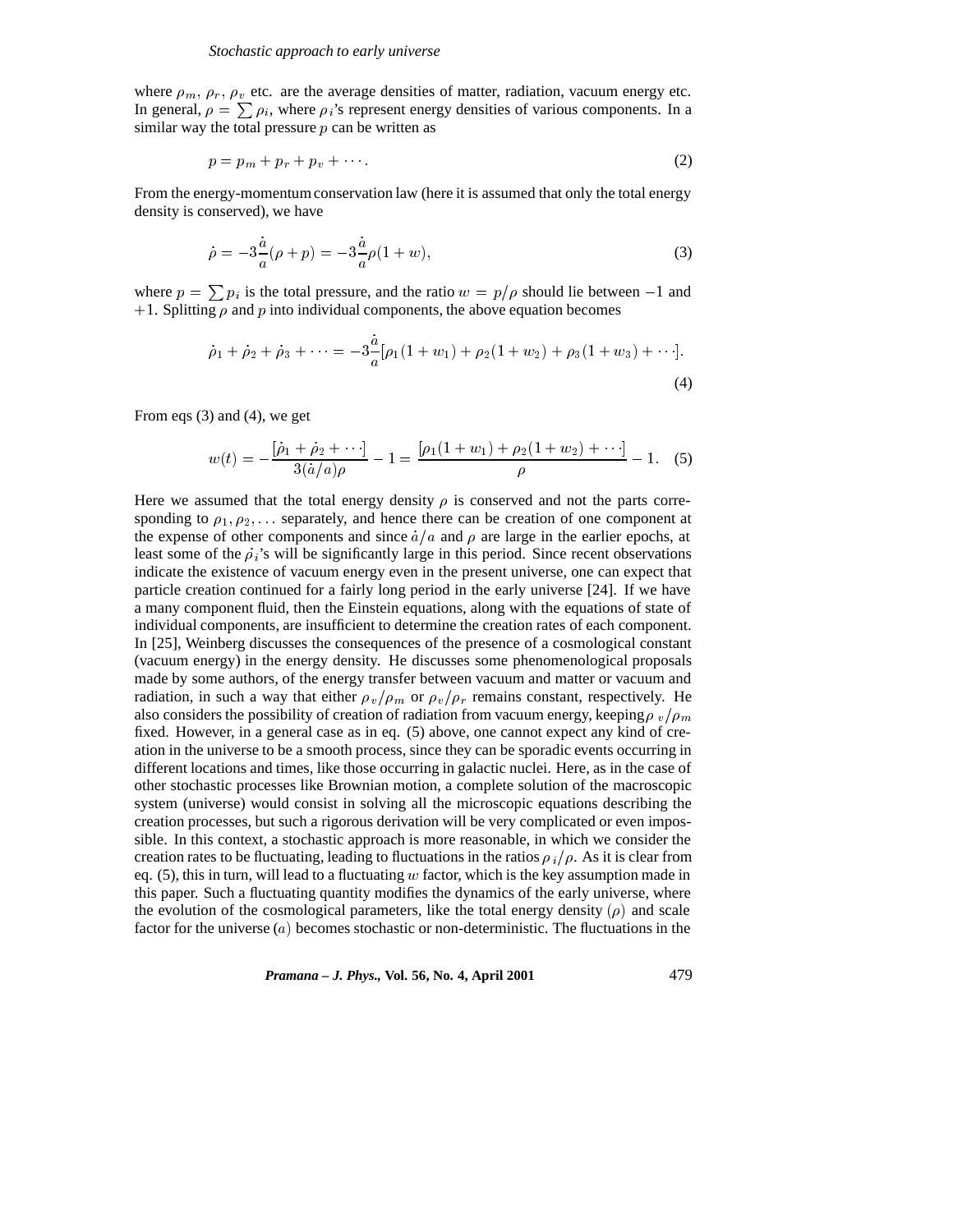### *C Sivakumar, Moncy V John and K Babu Joseph*

ratio  $\rho_i/\rho$ , that we are taking into account here are classical, i.e., our stochastic model is a modification to the classical Friedmann model of the early universe, when fluctuations are significant. In [22], Fang *et al* discuss a stochastic approach to early universe (before recombination epoch), when cosmic fluid consisting of primeval plasma and radiation, is not perfect, but have dissipations due to differences in the adiabatic cooling rates of the components of the fluid and the possible energy transfer between them. Physically motivated interaction models are also proposed in the literature [26,27], which lead to energy transfer between various components. However, once we probe into still earlier epochs (stages of inflation etc.), quantum fluctuations become very important. Many authors discuss the need for a stochastic approach to inflation [28–30], when the quantum fluctuations of the scalar field are significant, and try to get a probability distribution function for the scalar field after solving the quantum Langevin equation (or FPE) describing the evolution of the scalar field. However we adopt the stochastic approach in the classical regime, where fluctuations in the creation rates and also in the possible energy transfer between different components of the cosmic fluid lead to a stochastic equation of state. This causes a nondeterministic (stochastic) expansion rate for the universe, described by a set of stochastic differential equations, instead of the deterministic Friedmann equations and we evaluate the probability distribution function of the cosmological parameters.

## **3. Stochastic evolution of density parameter**

Suppose the universe is approximated by a many component fluid in the early epochs, with a fluctuating  $w$  term in the equation of state. Now we write the evolution equation for the total density in the early universe (assuming that, total energy density is conserved), immediately after inflation, when the curvature factor appearing in the field equation is negligible, so that the background is approximately flat,

$$
\dot{\rho} = -3\frac{a}{a}[1 + w(t)]\rho,\tag{6}
$$

where overdots denote time derivatives. Using Friedmann equations we have

$$
\dot{\rho} = -\sqrt{24\pi G} [1 + w(t)] \rho^{3/2}.
$$
\n(7)

The above equation is a stochastic differential equation of the Langevin type. Since  $w$  is a fluctuating 'force' term,  $\rho$  is a stochastic variable, i.e., its evolution is non-deterministic. The random behaviour of  $\rho$  in the early universe is due to fluctuations in the factor w alone. If fluctuations are zero we are back to the deterministic standard model. We apply stochastic methods [31] for the analysis of the above equation and the probability distribution function is calculated using the Fokker–Planck formalism. By making use of the transformation

$$
\sigma = \frac{1}{(6\pi G\rho)^{1/2}},\tag{8}
$$

eq. (7) gets modified into

$$
\dot{\sigma} = 1 + w(t),\tag{9}
$$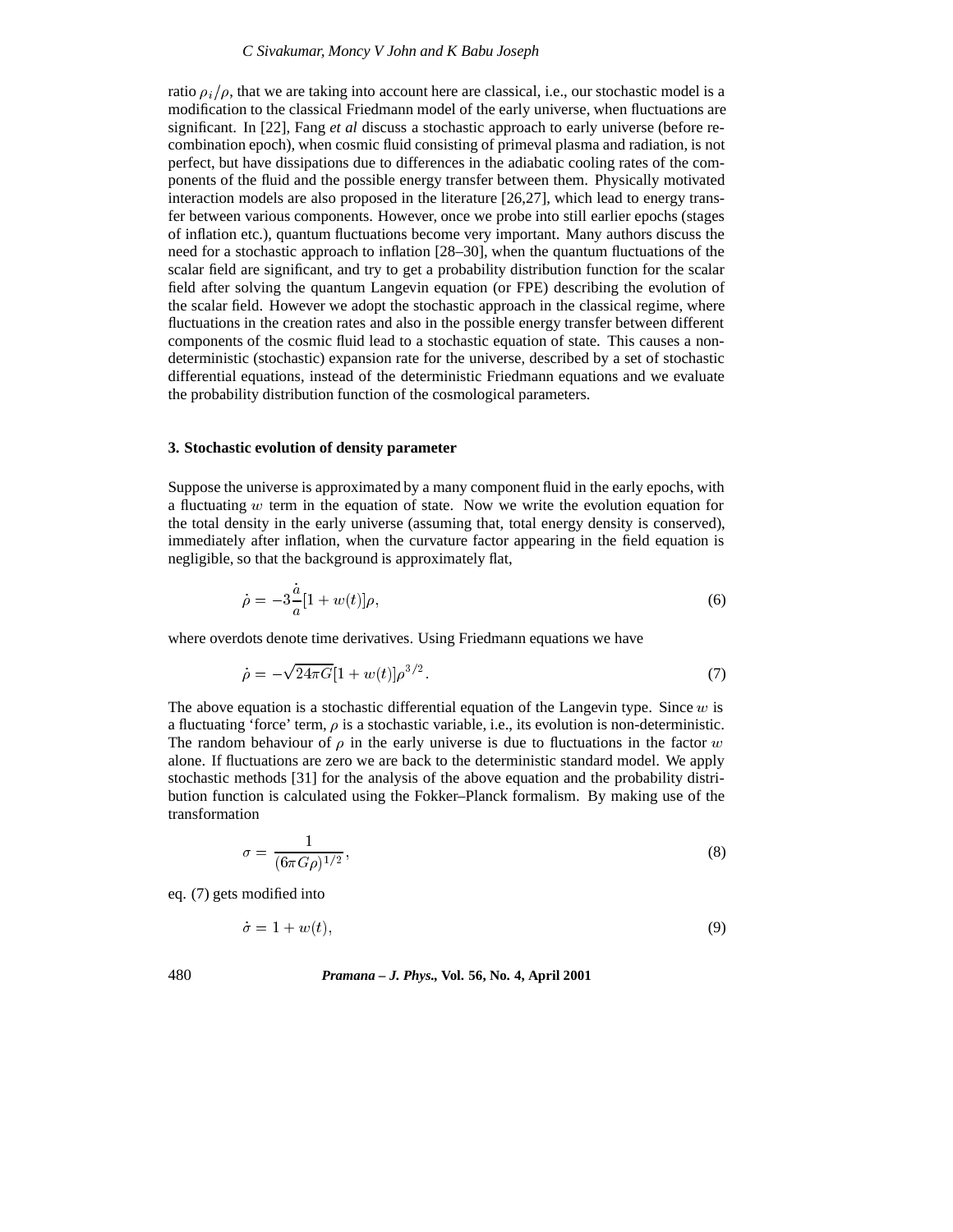which is a non-deterministic, stochastic first order differential equation. (Here  $\sigma \propto t$  for a pure deterministic case.) To solve eq. (9) we use certain simplifying assumptions that the fluctuating factor w is Gaussian  $\delta$ -correlated, with mean zero. Though these assumptions are taken for the sake of simplicity, we expect that they are reasonable when compared to the time scales involved.

If we have a general Langevin type equation of the form

$$
\dot{y} = h(y, t) + g(y, t)\Gamma(t),\tag{10}
$$

where  $\Gamma(t)$  is a fluctuating quantity with zero mean and is Gaussian  $\delta$ -correlated, then the corresponding Fokker–Planck equation (FPE) describing the time evolution of the probability distribution function  $W(y, t)$  can be written as

$$
\frac{\partial W(y,t)}{\partial t} = \sum_{n=1}^{\infty} \left( -\frac{\partial}{\partial y} \right)^n D^{(n)}(y) W(y,t),\tag{11}
$$

where  $D^{(n)}(y)$  are the Kramers–Moyal expansion coefficients given by

$$
D^{(n)}(y,t) = \frac{1}{n!} \left[ \lim_{\tau \to 0} \frac{1}{\tau} \langle [y(t+\tau) - x]^n \rangle \right]_{y(t)=x}.
$$
 (12)

Here  $y(t+\tau)$  ( $\tau > 0$ ) is a solution of eq. (10) which at time t has the sharp value  $y(t) = x$ . Under the assumption of  $\delta$ -correlation and zero mean of  $\Gamma(t)$ , all coefficients vanishes for  $n \geq 3$  and retain only the coefficients  $D^{(1)}$  and  $D^{(2)}$ , called drift and diffusion coefficients respectively. Following the standard procedure [31], eq. (9) leads to the FPE

$$
\frac{\partial W(\sigma, t)}{\partial t} = -\frac{\partial W}{\partial \sigma} + D \frac{\partial^2 W}{\partial \sigma^2}.
$$
\n(13)

Here we used drift coefficient  $D^{(1)} = 1$  and diffusion coefficient  $D^{(2)} = D$  (D is a constant with dimension of time, which is introduced for the purpose of generality). In order to obtain non-stationary solutions of eq. (13) we use a separation ansatz for  $W(\sigma, t)$ ,

$$
W(\sigma, t) = \phi(\sigma) e^{-\lambda t}.
$$
\n(14)

Substituting this into eq. (13) and solving for  $\phi(\sigma)$  we get

$$
\phi(\sigma) = A \exp\left[\frac{\sigma}{2D} + ik\sigma\right],\tag{15}
$$

where

$$
k = \pm \sqrt{\frac{\lambda}{D} - \frac{1}{4D^2}}.\tag{16}
$$

Thus we see that for  $\lambda < 1/4D$ ,  $k^2$  is negative and the solution is exponentially diverging, which is not a physically reasonable solution. Hence we conclude that  $\lambda \geq 1/4D$ , so that  $k$  is real. We write the most general solution as

$$
W(\sigma, t) = \sum_{n} c_n \phi_n(\sigma) e^{-\lambda_n t},
$$
\n(17)

*Pramana – J. Phys.,* **Vol. 56, No. 4, April 2001** 481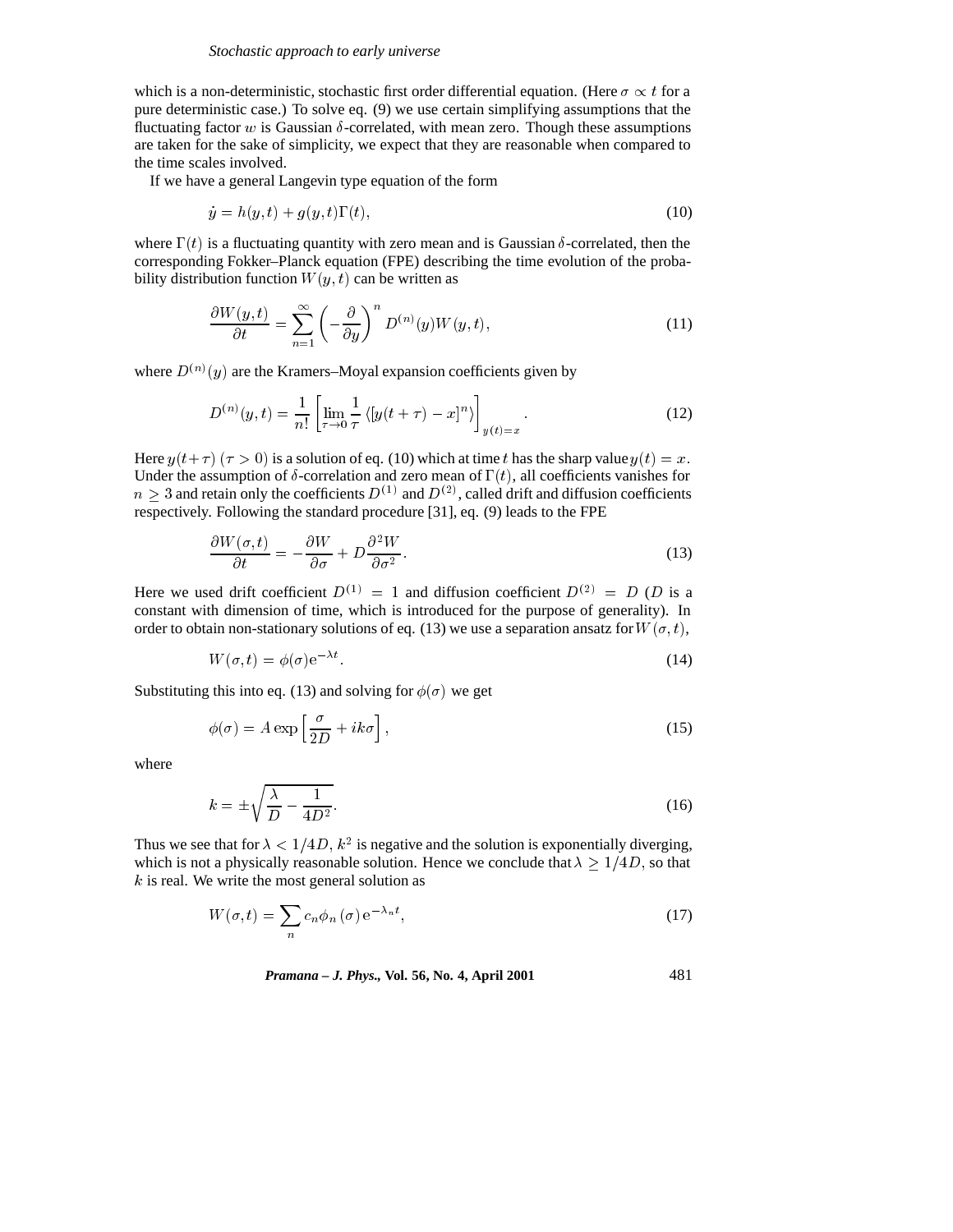where  $c_n$  can be real or complex but  $W(\sigma, t)$  is always real. For a continuous parameter  $k$ , from eqs (14) and (15) the general solution or the distribution function is given by

$$
W\left(\sigma,t\right) = A \int_{-\infty}^{+\infty} \exp\left[\frac{\sigma}{2D} + ik\sigma - k^2 Dt - \frac{t}{4D}\right] \mathrm{d}k. \tag{18}
$$

We choose  $A = 1/2\pi$  for normalization purpose. On evaluating the integral we find the distribution function

$$
W\left(\sigma,t\right) = \frac{1}{\sqrt{4\pi Dt}} \exp\left[-\frac{\left(\sigma - t\right)^2}{4Dt}\right],\tag{19}
$$

which is in Gaussian form. The expectation value of the stochastic variable  $\sigma$  is  $\langle \sigma \rangle = t$ and corresponds to the deterministic solution of eq. (9). The width of the Gaussian is found from the variance,  $v = \langle (\sigma - \langle \sigma \rangle)^2 \rangle = 2Dt$ . Once  $W(\sigma, t)$  is known it is straight forward to write the distribution function  $W(\rho, t)$  as

$$
W(\rho, t) = \frac{1}{\sqrt{96\pi^2 D G \rho^3 t}} \exp\left[ -\frac{\left(1 - t\sqrt{6\pi G \rho}\right)^2}{24\pi G D \rho t} \right].
$$
 (20)

We can also find the transition probability for the stochastic variable to change from an initial state  $(\sigma', t')$  to a final state  $(\sigma, t)$  as

$$
P\left(\sigma, t \mid \sigma', t'\right) = \frac{1}{\sqrt{4\pi D\left(t - t'\right)}} \exp\left[-\frac{\left[\left(\sigma - \sigma'\right) - \left(t - t'\right)\right]^2}{4D\left(t - t'\right)}\right],\tag{21}
$$

with the initial value

$$
P(\sigma, t | \sigma', t') = \delta(\sigma - \sigma'), \qquad (22)
$$

indicating Markovian nature of the random variable  $\sigma$ . In terms of  $\rho$ , eq. (21) becomes

$$
P\left(\rho, t \mid \rho', t'\right) = \frac{1}{\sqrt{4\pi D\left(t - t'\right)}} \exp\left[-\frac{\left[\left(\sqrt{\rho'} - \sqrt{\rho}\right) - \sqrt{6\pi G\rho\rho'}\left(t - t'\right)\right]^2}{24\pi G\rho\rho'D\left(t - t'\right)}\right].\tag{23}
$$

This represent the probability for the energy density to change from an initial value  $\rho$  to a final value  $\rho'$  during a time interval  $(t - t')$  in the early epochs. This characterizes the stochastic behaviour of density evolution in the early universe.

## **4. Scale factor as a stochastic variable**

Under the assumption that the factor  $w$  is fluctuating during the early epochs, the evolution of the scale factor also becomes non-deterministic, since the time evolution of  $a(t)$  is determined by the total density. So we have a system of coupled stochastic differential equations derived from Friedmann equations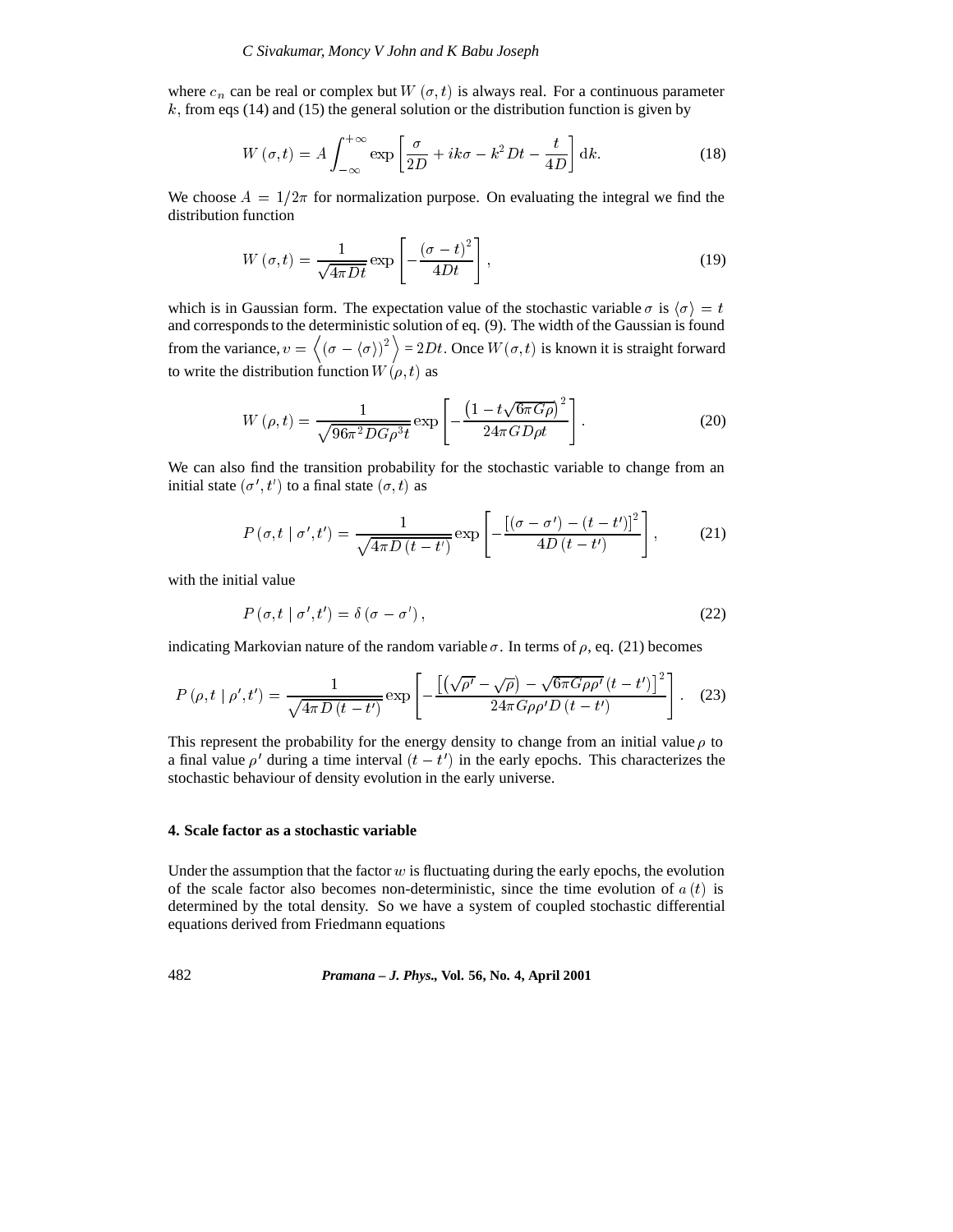$$
\dot{a} = \sqrt{\frac{8\pi G}{3}}\rho,\tag{24}
$$

and

$$
\dot{\rho} = -\sqrt{24\pi G} \left[ 1 + w(t) \right] \rho^{3/2}.
$$
\n(25)

Here we are considering the dynamics of the universe immediately after inflation, so that the background can be treated approximately flat. With the transformation defined in eq. (8), the above system of equations reduce to

$$
\dot{a} = \frac{2a}{3\sigma},\tag{26}
$$

and

$$
\dot{\sigma} = 1 + w(t). \tag{27}
$$

Following the standard procedure [31] we have the drift coefficients  $D_a^{\{1\}} = \frac{2a}{3\sigma}$ ,  $D_{\sigma}^{\{1\}} = 1$ and the diffusion coefficient  $D_{\sigma\sigma}^{(2)} = D$  is assumed to be a constant. It shall be noted that this diffusion term arises due to fluctuations in  $w$  alone. The two variable FPE for the distribution function  $W(a, \sigma, t)$  can be written as

$$
\frac{\partial W}{\partial t} = -\frac{2}{3\sigma} \left[ W + a \frac{\partial W}{\partial a} \right] - \frac{\partial W}{\partial \sigma} + D \frac{\partial^2 W}{\partial \sigma^2}.
$$
 (28)

We can solve the FPE by first assuming the ansatz

$$
W\left(a,\sigma,t\right) = U(a)V(\sigma)e^{-\lambda t},\tag{29}
$$

and substituting into eq. (28). We obtain

$$
\frac{\sigma}{V}D\frac{\mathrm{d}^2V}{\mathrm{d}\sigma^2} - \frac{\sigma}{V}\frac{\mathrm{d}V}{\mathrm{d}\sigma} + \lambda\sigma = \frac{2}{3}\left[\frac{a}{U}\frac{\mathrm{d}U}{\mathrm{d}a} + 1\right].\tag{30}
$$

Each side in this equation can be equated to a constant m. When  $m = 0$ ,

$$
U(a) \propto \frac{1}{a},\tag{31}
$$

and

$$
V\left(\sigma\right) \propto \exp\left[\frac{\sigma}{2D} + ik\sigma\right],\tag{32}
$$

with k given by eq. (16). A physically reasonable solution exists for  $\lambda \geq 1/4D$ , which is

$$
W\left(a,\sigma,t\right) = \frac{B}{a} \exp\left[\frac{\sigma}{2D} + ik\sigma - \lambda t\right].
$$
\n(33)

Here B is a normalization constant, chosen to be  $1/2\pi$ . One point to be noted is the most general solution to eq. (30) when  $m \neq 0$ , is a series solution owing to the singularity at  $\sigma = 0$ . One can find a limiting solution as  $\sigma \to 0$ , in the following form

*Pramana – J. Phys.,* **Vol. 56, No. 4, April 2001** 483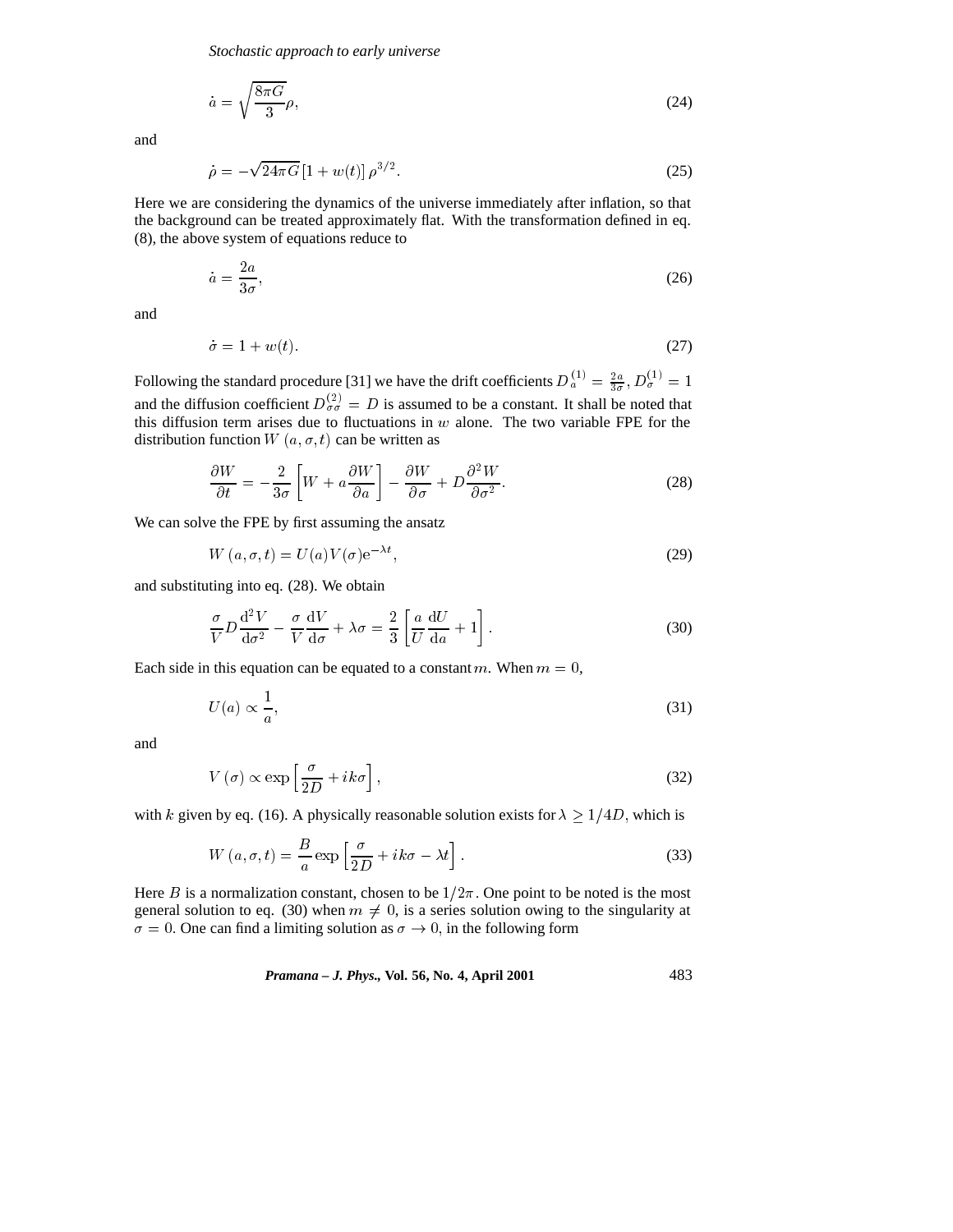*C Sivakumar, Moncy V John and K Babu Joseph*

$$
W\left(a,\sigma\right) \longrightarrow a^{\left(\frac{2}{3}m-1\right)} \frac{\exp\left(\frac{\sigma}{2D}\right)}{\left(m/D\right)} \sum_{n=1}^{\infty} \frac{\left(\frac{m}{D}\sigma\right)^n}{n!\left(n-1\right)!}.\tag{34}
$$

However we will get a real general solution in a compact form after integrating eq. (33) in the range  $-\infty < k < +\infty$ ,

$$
W\left(a,\sigma,t\right) = \frac{1}{\sqrt{4\pi Dt}}\left(a\right)^{-1} \exp\left[-\frac{\left(\sigma - t\right)^2}{4Dt}\right].\tag{35}
$$

In terms of  $\rho$ , it becomes

$$
W\left(a,\rho,t\right) = \frac{1}{\sqrt{96\pi^2 D G \rho^3 a^2 t}} \exp\left[-\frac{\left(1 - t\sqrt{6\pi G \rho}\right)^2}{24\pi G D \rho t}\right].
$$
 (36)

The two variable probability distribution function is Gaussian in  $\sigma$ , and diverges as  $a \to 0$ , where classical approach fails and quantum theory takes over. Now we write the expression for the transition probability

$$
P(a, \sigma, t \mid a', \sigma', t') = \frac{(aa')^{-1}}{\sqrt{4\pi D(t - t')}} \exp\left[-\frac{[(\sigma - \sigma') - (t - t')]^{2}}{4D(t - t')}\right].
$$
\n(37)

In terms of  $\rho$  and  $\alpha$  it becomes

$$
P\left(a,\rho,t\mid a',\rho',t'\right) = \left(aa'\right)^{-1} \frac{\exp\left[-\frac{\left[\left(\sqrt{\rho'}-\sqrt{\rho}\right)-\sqrt{6\pi G\rho\rho'}(t-t')\right]^2}{24\pi G\rho\rho'D(t-t')}\right]}{\sqrt{4\pi D\left(t-t'\right)}},\quad(38)
$$

which represents the transition probability for the variables to change from the state  $(a', \rho')$ to  $(a, \rho)$ . Thus the scale factor a together with the density  $\rho$  evolves in a non-deterministic way, which in turn strongly influence the formation of large scale structure in the universe, since the evolution of the density perturbations also depend on  $w$ . In all these cases we get Gaussian distributions, which are sharply peaked initially but spread out with time.

## **5. Conclusion**

In the preceding sections we have described a stochastic approach to cosmology as a modification to the deterministic evolution of the universe in the standard model. In  $\S$ 2, we have proposed that fluctuations in the creation rates are physical processes which can lead to a stochastic equation of state. A fluctuating  $w$  factor, in turn, will lead to fluctuations in the time-evolution of the energy density of the universe, as well as in the expansion factor for the universe. Thus both parameters become stochastic quantities, instead of remaining deterministic variables. A fluctuating  $w$  factor will also lead to fluctuations in the time-evolution of the Hubble parameter; i.e., the expansion rate of the universe becomes a stochastic quantity, instead of being a deterministic variable. We predict that such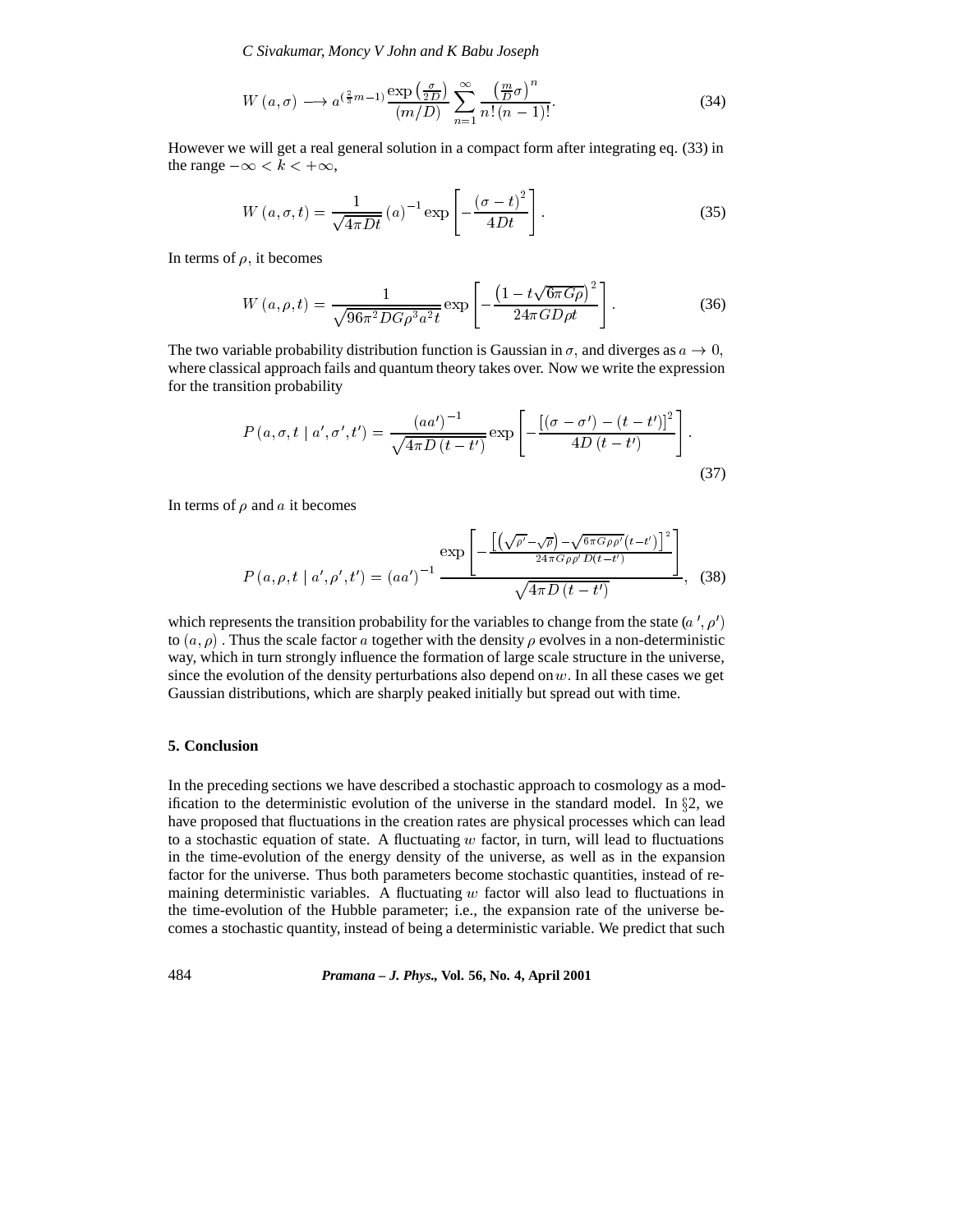a stochastic expansion rate might have led to a randomness in the recession velocities of objects and will produce a scatter in the Hubble diagram. Using the redshift-magnitude data  $\mu_0$  for the Type Ia supernovae of Perlmutter *et al* [4], which corresponds to their fit C, and the technique used in Riess *et al* [5], we have computed the probability distribution function  $p(H_0|\mu_0)$  for a flat universe and compared it with the theoretical distribution [7], showing that both curves agree very well with  $D = 3.77 \times 10^{13}$  s and a half width of 0:011. A similar estimate is possible also with the distribution function of the density parameter, provided we have data for the density parameter. Also if we have some explicit examples of models where a stochastic  $w$  emerges, the predicted value of  $D$  may be compared with our estimation, but in this paper, we have not made any attempts in this regard. Thus, if  $w$  is a fluctuating quantity, the evolution of the early universe becomes stochastic or non-deterministic (the scatter in the Hubble diagram indicates this), and the dynamical equations of those epochs are Langevin type equations, where one can evaluate the probability distribution functions of the variables. In [23], Berera and Fang describe dynamically how the stochastic fluctuations arising from various dissipations, generate seeds of density perturbations in the early universe, apart from the quantum fluctuations of the standard inflationary model. Here we attempted to make a stochastic approach to the early universe due to fluctuations in the mean equation of state, which is a classical phenomenon. Since the stochastic equation of state lead to fluctuations in the time-evolution of the total density of the universe, the density contrast will also be fluctuating. We propose to undertake this study in detail in a future publication.

To conclude, we note that the stochastic approach presented above is a modification to the standard model, when fluctuations are present. We have formulated a stochastic model and developed a set of non-deterministic, Langevin equations for the cosmological parameters in those epochs, under the assumption that the factor  $w(t)$  is a fluctuating quantity, when the universe is approximated by a many component fluid. It is expected that diffusion coefficient is a crucial factor in the evolution of the universe, especially in the early phase, where it influences the time-evolution of density parameter and scale factor for the universe. As fluctuations die out with time  $(D \to 0)$ , the evolution becomes deterministic.

#### **Acknowledgements**

The authors thank the referee for valuable suggestions. One of the authors (CS) thank CSIR, New Delhi for the award of a Research Fellowship.

### **References**

- [1] P J E Peebles, *Principles of physical cosmology* (Princeton Series, Princeton, 1993)
- [2] A Hewitt and G Burbidge, *Astrophys. J. Supp*. **63**, 1 (1987)
- [3] A K Kembhavi and J V Narlikar, *Quasars and active galactic nuclei An introduction* (Cambridge University Press, Cambridge, 1999)
- [4] S Perlmutter *et al*, *Astrophys. J.* **517**, 565 (1999)
- [5] A G Riess *et al*, *Astron. J.* **116,** 1009 (1998)
- [6] G R Burbidge, *Extragalactic energy sources* edited by V K Kapathi (The Indian Academy of Sciences, Bangalore, 1985) p. 87
- [7] C Sivakumar, M V John and K Babu Joseph, *Class. Quantum Gravit.* (submitted)